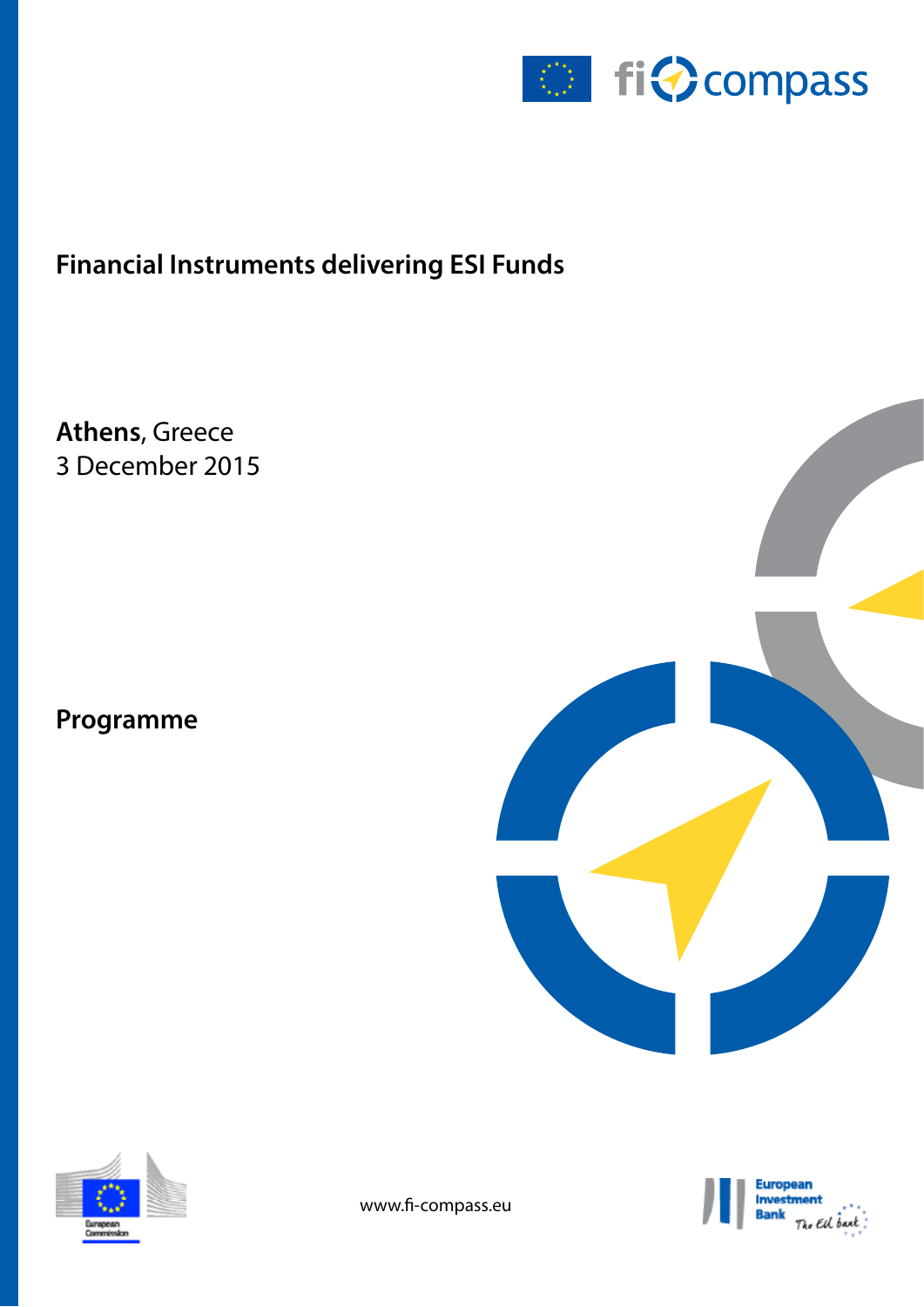## Index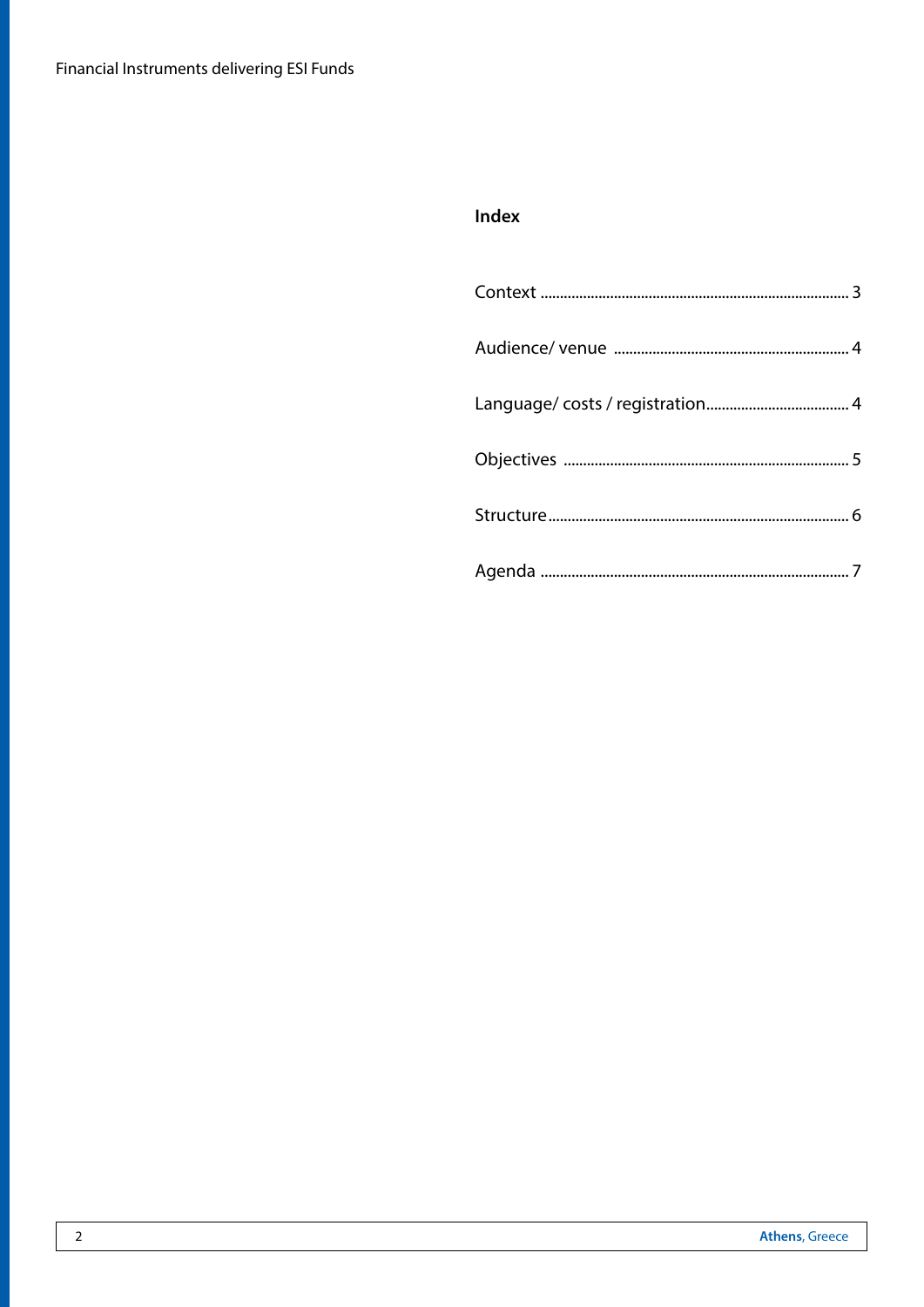The Europe 2020 strategy for growth and jobs called for a stronger role of financial instruments in 2014-2020. The European Council subsequently gave a mandate to the European Commission that the programming negotiations of the European Structural and Investment Funds (ESIF) should be used to significantly increase the overall EU support from these funds to leveragebased financial instruments in particular for SMEs. More recently, the Investment Plan for Europe (COM(2014)903) has set out the objective of the overall doubling of the use of ESIF financial instruments as compared to 2007- 2013 levels.

The new legal and policy framework has widened the scope of financial instruments to include all thematic objectives and all five funds - **the European Regional Development Fund (ERDF), the Cohesion Fund (CF), the European Social Fund (ESF), the European Agricultural Fund for Rural Development (EAFRD), and the European Maritime and Fisheries Fund (EMFF)**. The framework also gives more implementation options to Member States.

To support the achievement of the above objective, *fi-compass,* an integrated platform providing advice and learning opportunities to the benefit of Member States, their Managing Authorities but also a wider public has been set up by the European Commission (EC), in partnership with the European Investment Bank (EIB).

> www.fi-compass.eu contact@fi-compass.eu

European Commission Directorate-General Regional and Urban Policy Unit B.3 "Financial Instruments and IFIs'Relations" B-1049 Brussels

European Investment Bank Advisory Services fi-compass 98-100, boulevard Konrad Adenauer L -2950 Luxembourg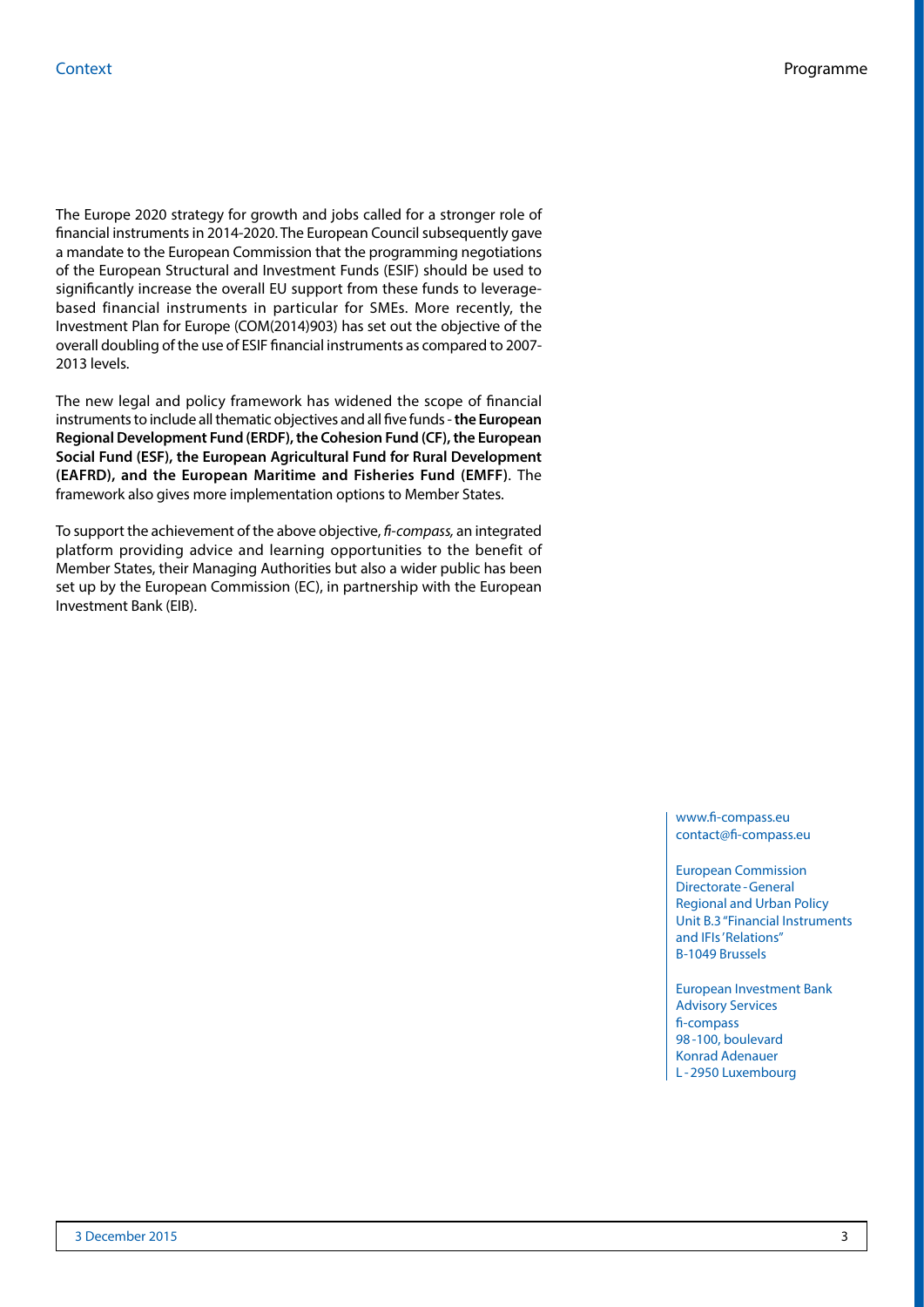## **Audience**

The target audience for this seminar are ESIF Managing Authorities, other public authorities in Greece who are directly involved in the design, implementation and promotion of ESIF financial instruments. Also welcome are public and private financial intermediaries. If capacity allows, potential final recipients and other actors supporting Financial Instruments implementation can also attend the seminar.

## **Venue**

Radisson Blu Park Athens Alexandras Avenue 10 106 82 Athens Greece

## **Language**

The seminar language is English. Greek interpretation will be offered.

## **Costs**

Registration is free. Participants are expected to finance their own travel and accommodation costs.

In case of unforeseen circumstances such as force majeure or low participant numbers, the event might be moved to a different date or cancelled. In this case, registered participants will be informed immediately via email. The reimbursement of travel and accommodation expenses or work hours lost will not be possible.

## **How to book your place at the seminar?**

Please register as soon as possible via [www.fi-compass.eu.](https://www.fi-compass.eu/event/788/financial-instruments-delivering-esi-funds-athens-3-december-2015) The venue capacity is planned for up to 120 participants. The deadline for the registration for this seminar is **27 November 2015.**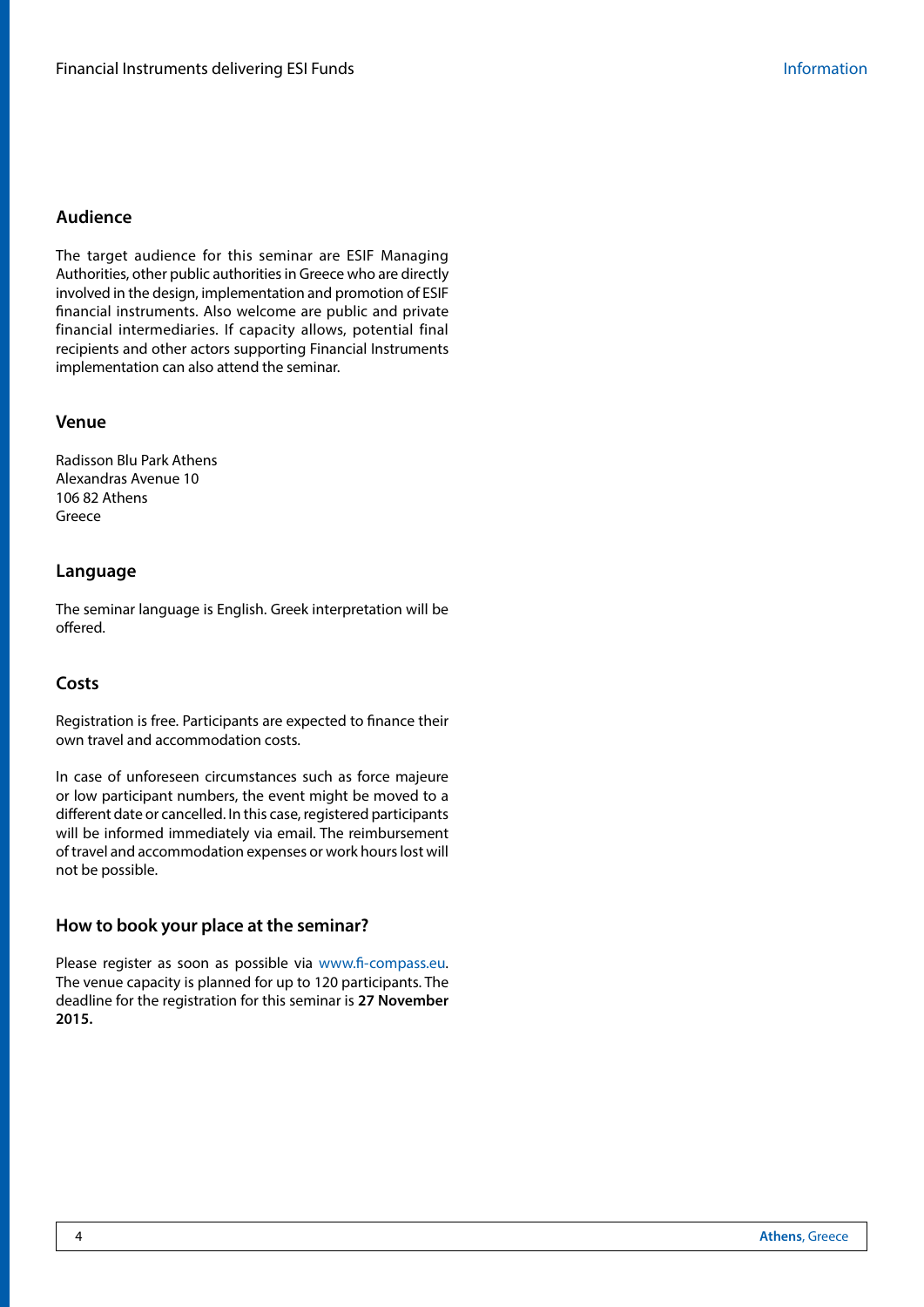## **What will the event offer?**

Participants can expect to further their understanding of how financial instruments can help in their efforts to deliver ESIF 2014-2020 objectives.

The event in Athens will feature case studies on financial instruments, the opportunities offered by the 2014-20 regulatory framework, the advisory products issued by *fi-compass* to support the design and set-up of financial instruments and the latest European Commission guidance on regulatory aspects. Also more hands-on oriented workshops will be provided.

## **Financial Instruments delivering ESI Funds**

#### The purpose of the seminar is to:

- Provide Member States, Managing Authorities and other relevant ESIF stakeholders from the public and private sectors with an opportunity to learn more about the advantages, features and suitability of financial instruments in delivering ESIF 2014-2020 objectives, with a specific focus on the thematic priorities of the respective Member State;
- Provide the opportunity to learn about and discuss in depth the technical challenges that the Managing Authorities and the Member States are facing as regards the design and set up of financial instruments;
- Offer support for Member States and Managing Authorities by introducing relevant *fi-compass* learning material.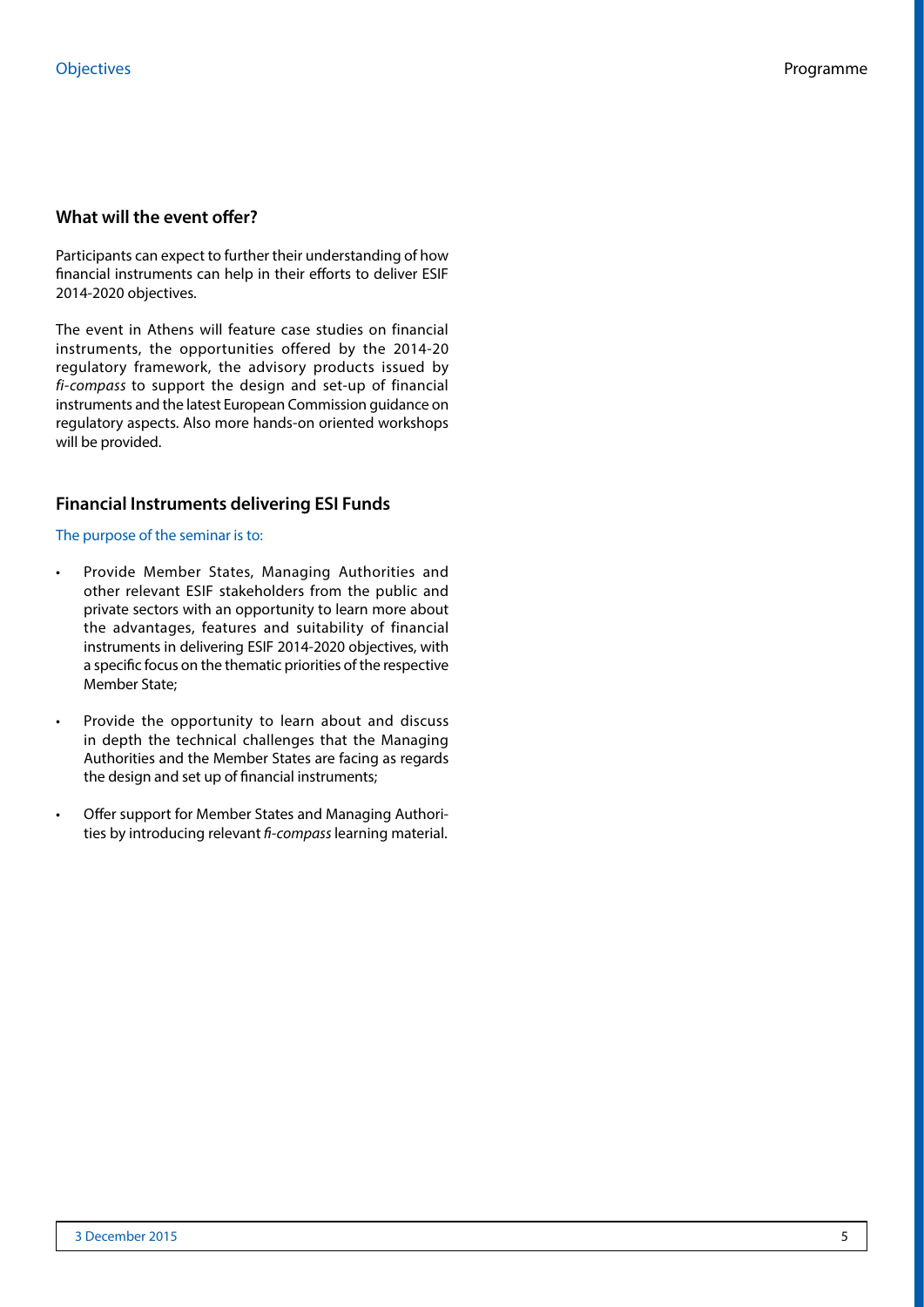## **Structure of the seminar**

The seminar will consist of a plenary session and workshop sessions.

In the **plenary session**, the presentation of experiences and good practice by various authorities will take into account the thematic priorities of Greece. New opportunities under the 2014-2020 ESIF framework as well as ESI Funds-specific considerations will be highlighted. In addition *fi-compass*  products will be introduced to support Managing Authorities interested in or already taking forward financial instruments under their operational programmes.

In the two **parallel workshops**, participants will discuss in groups questions related to the implementation of financial instruments in practice. One of the workshops will focus on general advice on how to set up and design financial instruments. In the second, more in depth discussions with experts on the details and challenges of setting up and implementing a financial instrument will take place. Participants will have the opportunity to express their points of view, share their experience and clarify open questions with the experts moderating the sessions as well experts from the European Commission and the European Investment Bank Group that will attend the sessions.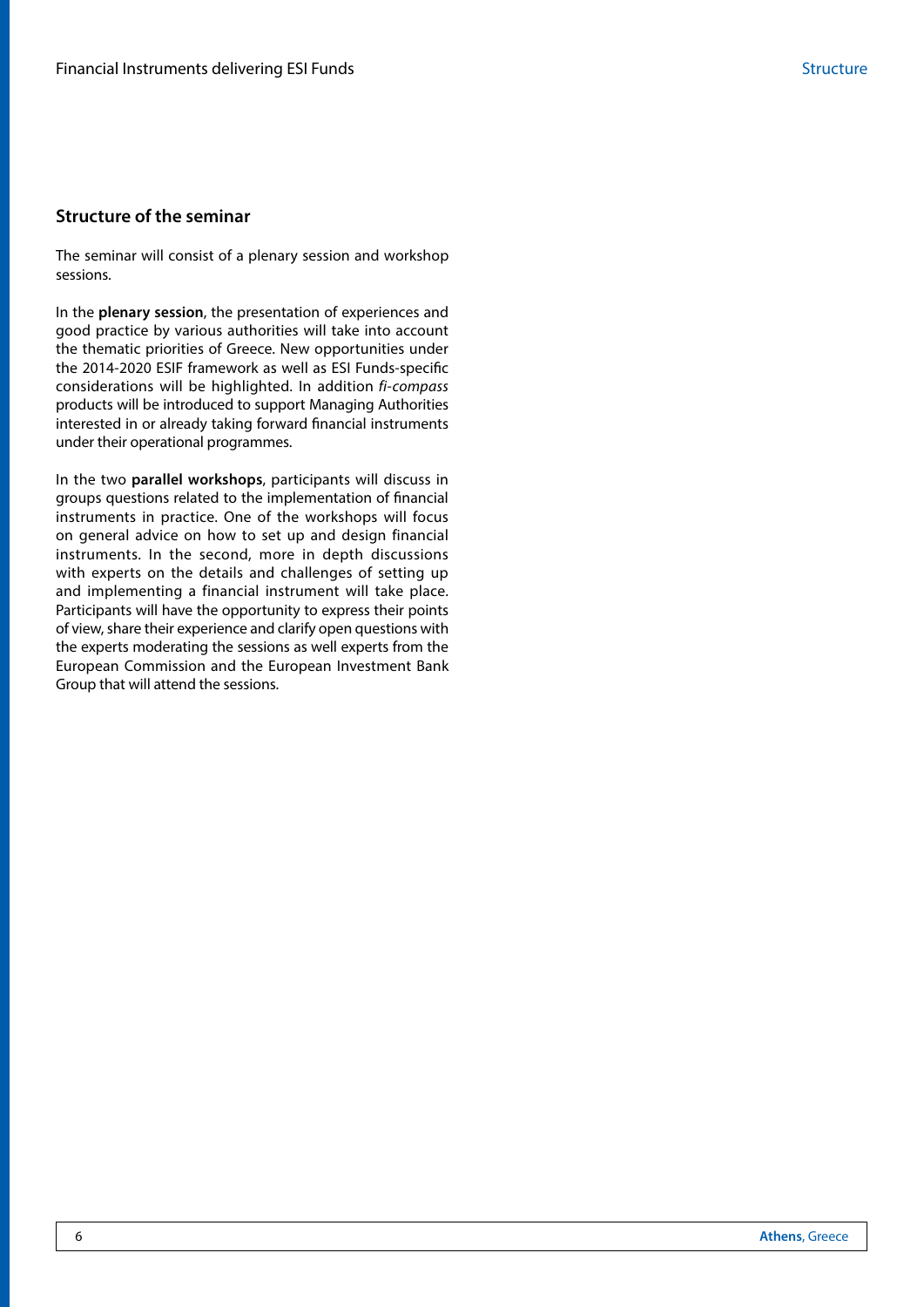#### **Seminar**

## **Financial Instruments delivering ESI Funds**

3 December 2015 (*Thursday*) Radisson Blu Park Athens Alexandras Avenue 10 106 82 Athens Greece

Moderator: **Kai Böhme**, *fi-compass* expert

**09:00**  Registration and coffee

#### **09:30**

#### Welcome

**Zoe Georgopoulou**, Head of NSRF and State Aid Service, National Coordination Authority, Ministry of Finance, Greece

#### **09:45**

#### Presentation of case studies on Financial Instruments **JEREMIE VC Funds supporting Greek entrepreneurship**

**Eirini Botonaki**, European Investment Fund

**Financing infrastructure - Lessons learnt from JESSICA implementation Nikos Mantzoufas**, Ministry of Economy, Development and Tourism, Greece

**Loan Fund for Social Economy (European Social Fund) Joanna Wardzińska**, Social and Economic Investment Company TISE S.A., Poland *Followed by Q&A*

**10:45**  *Coffee break*

## **11:15**

#### Opportunities offered by the 2014-20 framework

**Georges Kolivas** and **Albena Taneva**, European Commission (DG REGIO) *Followed by Q&A*

## **12:15**

## *fi-compass* advisory support

**Christos Pouris**, European Investment Bank *Followed by Q&A*

**12:30** *Lunch break*

## **14:00 Workshop sessions**

*Participants can choose to attend one of two parallel workshop sessions1 . They will work in groups to discuss practical questions related to the implementation of Financial Instruments.* 

*Experts from the European Commission, the European Investment Bank and the European Investment Fund will be present during the sessions and will be assisting participants with their expertise if needed. Greek interpretation will be provided during both sessions.*

## Workshop 1

## **Exploring the potential and features of Financial Instruments**

This interactive training session addresses the overall rationale and methodology for designing financial instruments under ESI funds 2014-2020. It provides a comprehensive overview of the economic justification for financial instruments, exploring financial products and implementation options. This workshop is designed for participants with a general knowledge and experience of financial instruments, interested in deepening their understanding of how financial instruments work in practice.

## Workshop 2

**In-depth analysis of key aspects of Financial Instrument design** This interactive training session focuses on individual steps for designing financial instruments under ESI funds 2014-2020. The analysis of market failure and financial gaps, the pros and cons of debt and risk instruments and the identification of result indicators will be discussed in further detail. This session is recommended for participants with a more specific knowledge of financial instruments, interested in the details.

**16:30**  Conclusions of the workshops

**17:00** End of the seminar

<sup>1.</sup> In case of a small number of participants, the sessions might be merged.